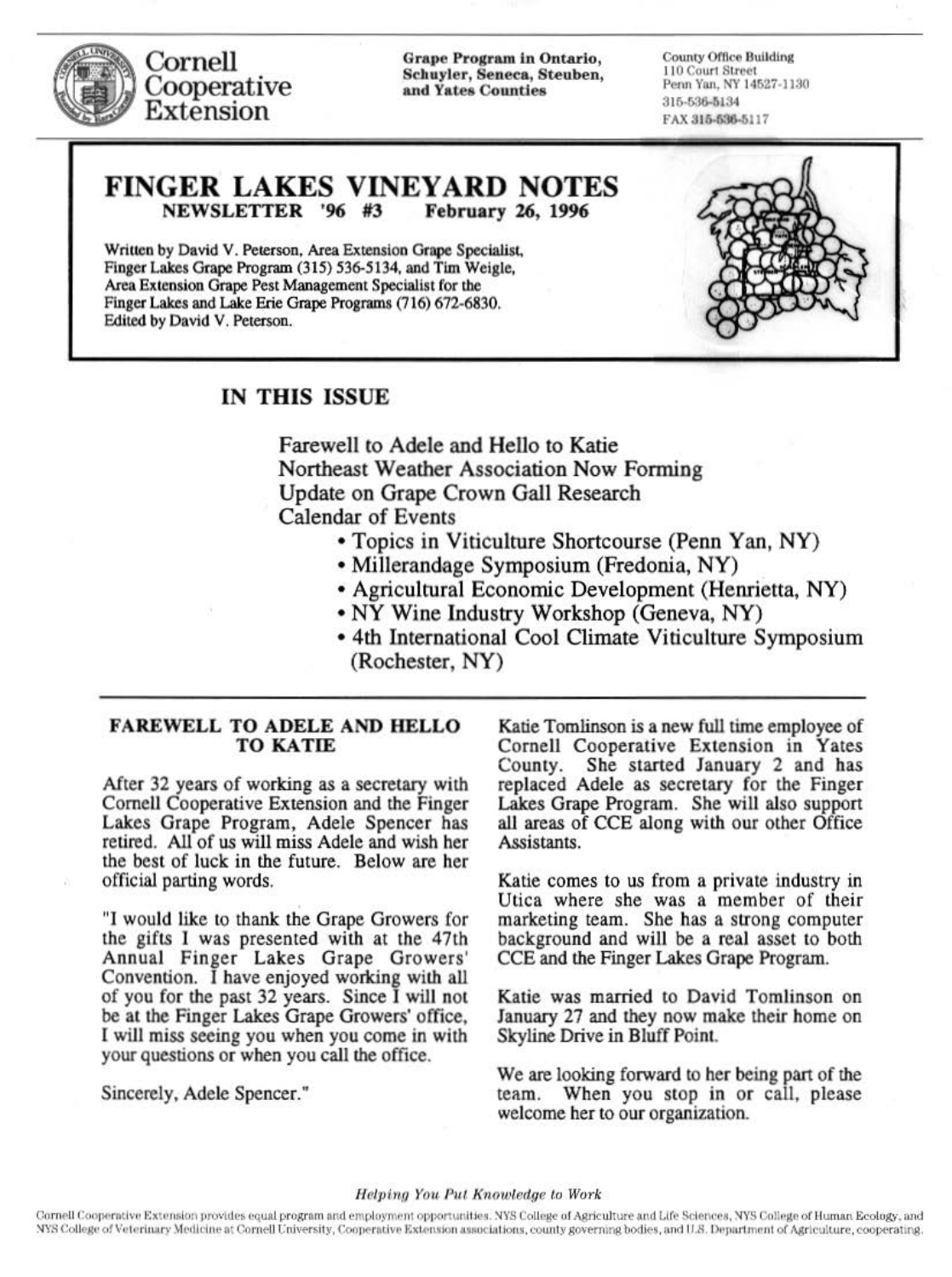#### NORTHEAST WEATHER ASSOCIATION NOW FORMING

# **Tim Weigle**

After numerous attempts, a non-profit weather association is now being formed in conjunction with a federal telecommunications grant program. The weather association will oversee the collection, assembly, and distribution of weather information from the current network of private and state-owned weather instruments. The weather network has the capability to automatically download. Sensor Instruments and Campbell Scientific weather instruments. statung in allowing the mag flankers

Association members will have a choice in how they get up to date weather and pest information during the 1996 growing season. A daily fax will provide infection period and pest status and we are currently working with providers of weather forecasts specifically designed for agricultural producers. Those of you who visited our table at the Finger Lakes Grape Growers' Convention got a look at the new computer bulletin board system (BBS) that . can put volumes of information at your finger tips. The graphical interface of the BBS in 1996 is a great improvement over the text based system used in 1995. Growers will now be able to use their personal computer to gain access to pictures of pests and their damage, the Grape Recommends, the new Grape IPM manual along with weather information from all weather stations in the region. We are currently planning to place six Weather BBS sites across New York.State. Two or three of the sites will be within Finger Lakes Region area codes. tandatolic xon sun te

While owning weather equipment is not necessary for participation in the weather association, payment of a membership fee will be required. The exact costs of the various categories of membership are currently being worked out with more exact information to be available after the board of directors meeting on March 4. The board of directors includes growers, processors, and consultants from various commodities including grapes, apples, onions, and potatoes along with IPM staff and Geneva faculty members. The creation of the weather association will help ensure the

全铁蛋白

weather network will continue and has a chance to grow. Growers have expressed a continued interest in purchasing weather equipment. A group purchase of Sensor Instruments Field Monitors™ is currently being planned by combining interested persons from fruit and vegetable commodities. If you are interested in purchasing weather equipment, learning more about the weather network and/or the weather association, please contact Tim Weigle at (716) 672-6830.

#### UPDATE ON GRAPE CROWN GALL RESEARCH

Dr. Tom Burr Dept. of Plant Pathology NYS Agricultural Experiment Station Cornell University Geneva, NY

Crown gall on grape, caused by the bacterium *Agrobacterium vi tis,* is a serious problem worldwide that primarily affects cold-sensitive cultivars of *Vitis vinifera,* but can also be a problem on some hybrids and *V. labrusca. A. vitis* survives systemically in grape and is often spread in propagation material. Crown gall therefore may remain dormant in vines for several years and then become quite severe in seasons following winters where cold injury occurred. It has been detected in many different cultivars of grape in several regions of the world. Methods for indexing grapes for the presence of systemic *A. vitis* have been developed and research on improvement of indexing methods is continuing. Presently, we are identifying very specific regions of the bacterial DNA that' can be used in a very sensitive technique called PCR for indexing cuttings. The only technique that has thus far been successful for producing vines that are free of the *A. vitis* is propagation from shoot tips. It is likely that if such plants were grown in a noninfested soil that they would provide a good source of crown gall-free wood. Although heat treatment greatly reduces the pathogen in cuttings, it does not completely eradicate it.

We have been interested in determining if wild grape in New York can harbor *A. Vitis* and thus serve as a source of crown gall inoculum.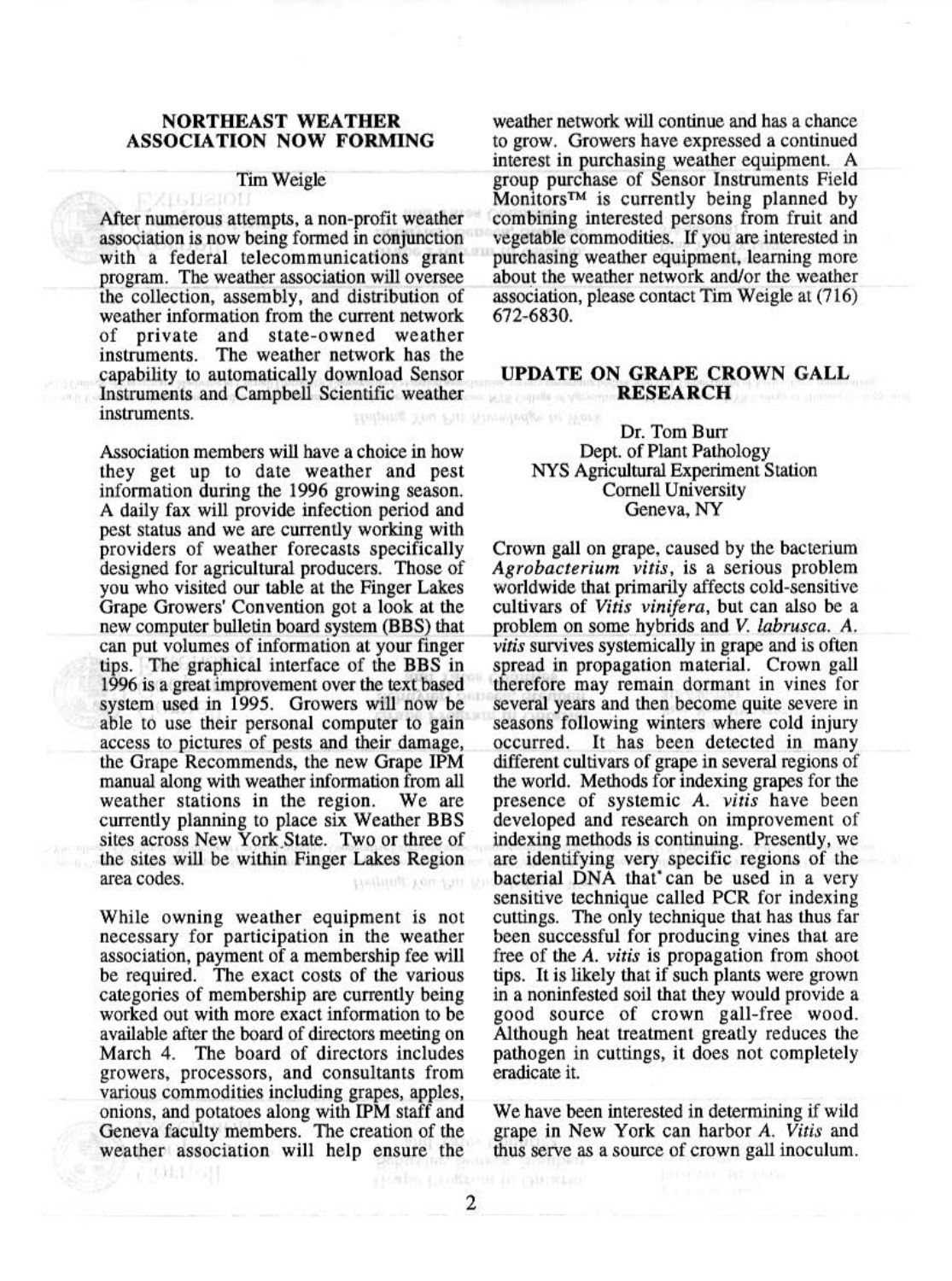Wild grapevines from several regions were assayed and many were found to harbor A. *vitis.* However, all were nonpathogenic and therefore their role, if any, in crown gall development in commercial vineyards is yet to be determined. We are presently determining if these strains can acquire pathogenicity genes from pathogenic strains and then become pathogens. When several of the wild grape isolates were tested for their ability to prevent pathogenic strains from causing crown gall (biological control) a few were effective.

We recently found that *A. vitis* can survive in association with decaying grape roots and canes in soil for at least two years. The bacterium was even isolated from small fragments of tissue in soil and the recovered isolates retained their ability to cause crown gall. Therefore, it is apparent that even if clean plants are planted in old vineyard sites there is a risk for them to become infected by *A. vitis*  surviving in association with residual grape tissues in soil. This has stimulated interest in the development of biological controls that could be used to protect "clean" vines that are planted in contaminated soils. We have been testing a nonpathogenic strain of A. *vitis,* F2!5, that originated in South Africa, along with some of the wild grape strains mentioned above. These are very effective for preventing gall formation at wound sites on grape. Field evaluations of the biological controls were initiated on Long Island and in Washington State. New experiments will be initiated in the Finger Lakes this season.

Another strategy for crown gall management may be the use of grape rootstocks that are resistant to crown gall. Some rootstocks, such as C3309, 101-14 MGT and Riparia Gloire are highly resistant and allow fewer and smaller infections than are found on susceptible cultivars such as Chardonnay and Merlot. Our recent experiments, however, have shown that the "resistant" rootstocks can still harbor high populations of A. *vitis* systemically and therefore could serve as silent carriers of the pathogen. Other resistant rootstocks have not been tested for their ability to carry A. *vi tis.* 

**TEMPLICE IN AG** 

#### CALENDAR OF EVENTS

March 7, 12, 19, 28, April 2, 9 (dates tentative). TOPICS IN VITICULTURE SHORTCOURSE. Yates County Office Building Auditorium. Penn Yan, NY. A series of half day sessions on the following topics: Employer/Employee Interactions for Improved Productivity, Grape Pest Management, Farm Safety, Vine Growth & Development, Grapevine Nutrition, Row Middle Management. Registration fee of \$25 for entire course. You should have already received registration information. The first session is scheduled for Thursday March 7 from 1:00 - 5:00 pm; March 12 & 19 from 8:30 am - 12:30 pm. Other times TBA. Preregistration required. You need not show up at all sessions, but please try to attend the first session if at all possible. If you cannot attend first session, contact David V. Peterson. For more information on program details, please contact David V. Peterson at (315) 536-5134, or Fax: (315) 536-5117.

March 9. IRREGULAR CROPPING AND POOR FLOWER SET IN NEW YORK VINEYARDS: *THE MILLERANDAGE PROBLEM.* BOCES, Fredonia, NY. registration required by March 1 for lunch reservations. For more information: call (716) 672-2191, or Fax (716) 679-3122.

March 27. AGRICULTURAL ECONOMIC DEVELOPMENT: ACCESSING REGIONAL RESOURCES. Rustler's Roost, Henrietta, NY. Contact: Genessee-Finger Lakes Food System Project, Foodlink, 100 West Avenue, Rochester, NY 14611.

April 3 - *5.* 25TH ANNUAL NEW YORK WINE INDUSTRY WORKSHOP. New York State Agricultural Experiment Station, Geneva, NY. Contact: Dr. Thomas Henick-Kiing, Dept. of Food Science & Technology, NYSAES, Geneva, NY 14456-0462. Tel: (315) 787-2277 or Fax: (315) 787-2397.

July 16-20. 4TH INTERNATIONAL<br>SYMPOSIUM ON COOL CLIMATE ON COOL CLIMATE<br>3 AND ENOLOGY. VITICULTURE Rochester, NY. Information on next 2 pages.

mon Later) Section for, Service, Stendard Περιφο Ρεομυκιο με Πατευλα,